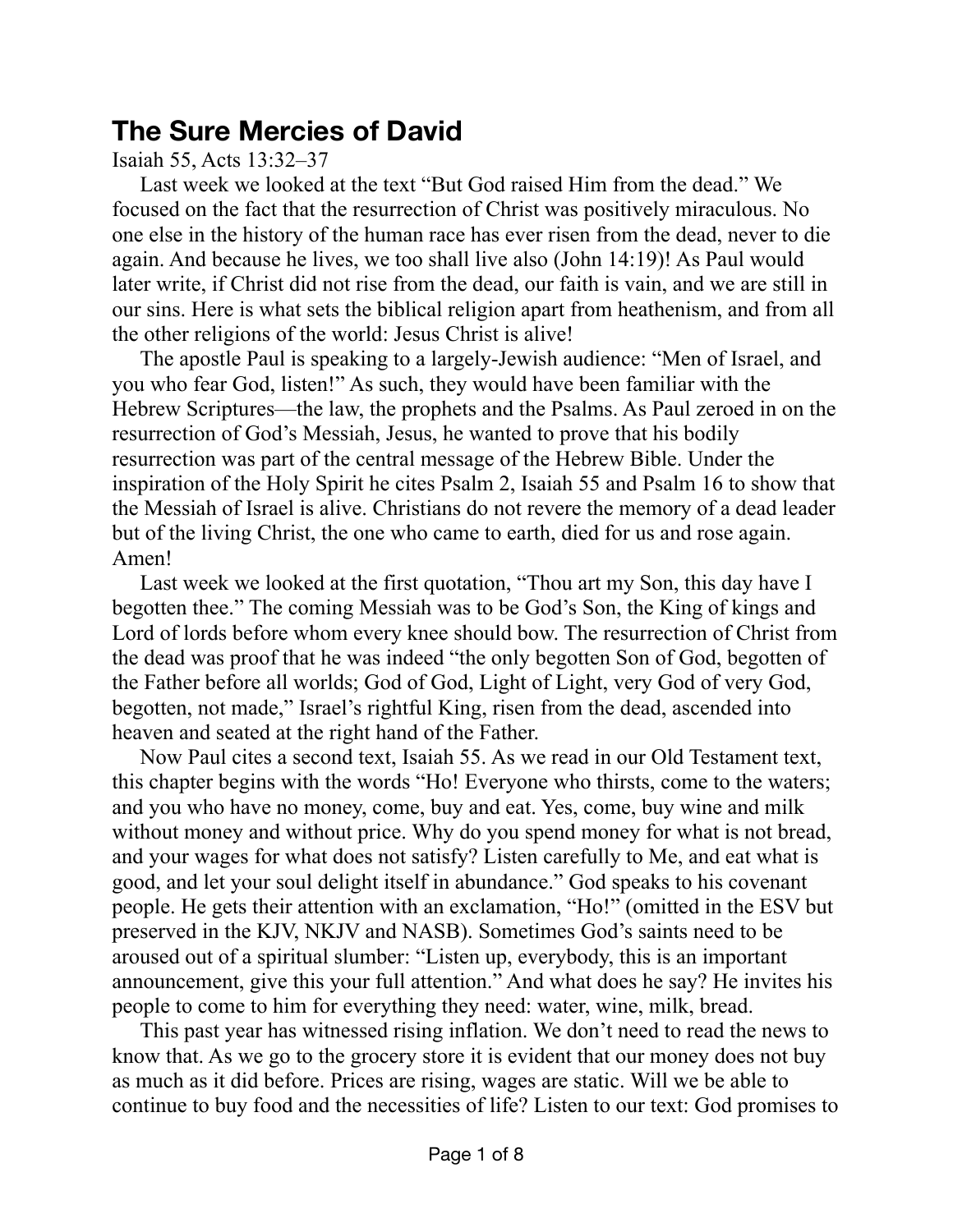<span id="page-1-2"></span>meet our needs. He says, "I know that you need food—water, wine, milk, bread. I am not going to let you down. Come to me. I will sustain you. I will meet your needs both in this life and in the next—in time and in eternity. I will supply all you needs according to my riches in glory." Our greatest need is spiritual—we need our sins forgiven, we need right standing with a holy God. There is no way we could ever purchase that—the price is utterly beyond reach—but our Savior has purchased that with his own precious blood. He who spared not his own Son but delivered him up for us all, how shall he not with him also freely give us all things[?](#page-1-0)<sup>[1](#page-1-0)</sup> So he says, "Ho! Everyone who thirsts, come to the waters; and you who have no money, come, buy and eat. Yes, come, buy wine and milk without money and without price." The price has been paid by the life-blood of God's dear Son. In Christ our soul can delight itself in abundance. There is no need to worry, our Father is in control, and he is going to take care of everything. He makes a wonderful promise: "I will make an everlasting covenant with you—the sure mercies of David." This is the part of Isaiah 55 that the apostle Paul cites before the members of the synagogue in Antioch of Pisidia. They are the covenant people. They are in covenant with the living God. God is not going to give up on his covenant; in fact, he is going to strengthen it. His reputation is on the line, he is going to give his people the sure mercies of David. Let us consider this amazing phrase: "the sure mercies of David." What are they? To whom do they belong? Do you have them? How can you know? First,

### **1. What are they?**

The word for "mercies" is דֶסֶח. This is a precious word which indicates *faithfulness*, *covenant loyalty*, *kindness*, *grace*. It is translated *mercy* or *mercies* in the KJV: "I will sing of the mercies of the LORD forever" (Ps. 89:1; ESV "steadfast love"; NASB "lovingkindness"). I'm going to suggest to you that the basic meaning of דֶסֶח is *covenant loyalty*. This is the loyalty that our Father God has for us, and the loyalty he requires of us, his people. We, of course—fallible, sinful men and women—fall short of the דֶסֶח that God requires of his people. We are not always merciful, not always faithful; sometimes we are positively selfish and disloyal. But the reason I emphasize covenant loyalty is because this is what we show to God and his people by virtue of the relationship we have to him by faith. God has entered into a relationship with us. We who were strangers to the covenant of promise have now been brought near to him by his mercy and grace. He purchased us with his precious blood. He says to us in the Lord's supper, "This is my blood of the new covenant which is shed for you for the remission of sins.["2](#page-1-1) We are no longer strangers but *family*, members of the household of God!

<span id="page-1-3"></span><span id="page-1-0"></span>[<sup>1</sup>](#page-1-2) Rom. 8:32

<span id="page-1-1"></span>[<sup>2</sup>](#page-1-3) Matt. 26:26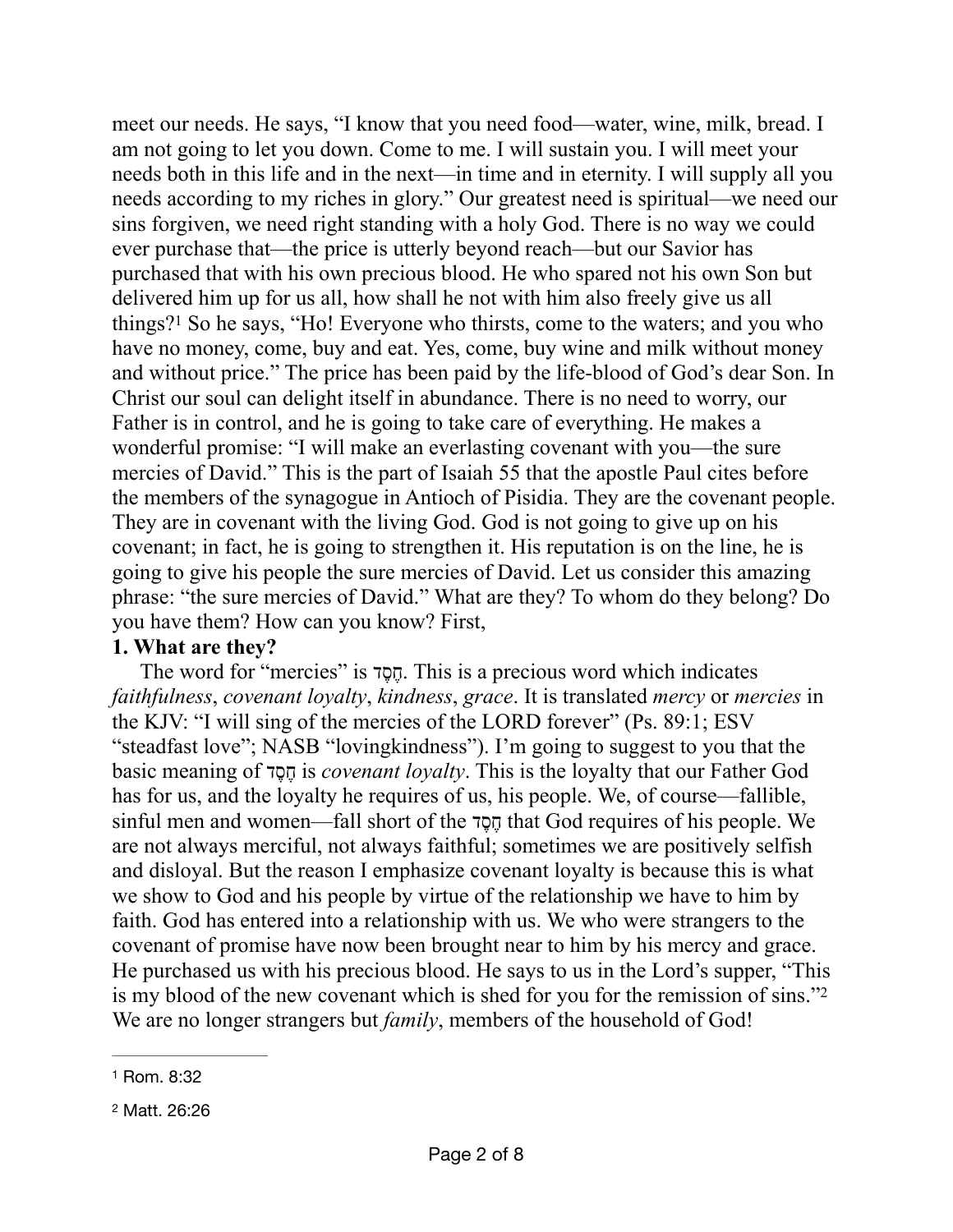These are the mercies of David, that is, the mercies promised to David, belonging to David by virtue of the covenant. David was a great man, a great leader, a great king. But these mercies did not originate with David, they were *given* to David. They originated with God. What are "the sure mercies of David"? They are the sum of all the blessings of the Davidic covenant. The covenants of the Old Testament were given to individuals—to Noah, to Abraham, to Moses, to David. And then in Jeremiah 31:31 God promises, "Behold, the days are coming, says the Lord, when I will make a new covenant with the house of Israel and with the house of Judah." This new covenant is fulfilled in Christ, who tells his people, "this is My blood of the new covenant, which is shed for many for the remission of sins" (Matt. 26:28).

The covenant made with David was that of the fruit of his loins God would raise up a king who would rule over his people forever. That king is our Lord Jesus Christ, the King of kings and Lord of lords. If he had been buried in a tomb, never to rise, then he would not be able to rule forever. But he arose, and lives forever! He ever lives to make intercession for us!

It is a great mercy to his people that God has given us Christ. David's physical seed—even the best of them: Solomon, Jehoshaphat, Hezekiah, Josiah—fell short of the mark. Israel prospered during their reigns, but they were fallible, sinful men. But the Lord Jesus Christ is God's faithful servant. He has done all things well. As his people look to him, we will prosper. He is our prophet, priest and king. As our prophet he declares to us the word of God. As our priest he offered himself to God. As our king he faithfully rules over us. He will infallibly lead us to heaven. He will lose none of those the Father has given him. His people will dwell in the house of the Lord forever. Not one will be lost. Through Christ we are given the sure mercies of David. The root of the word "sure" is the word *amen*.<sup>[3](#page-2-0)</sup> Amen to us means *so be it*; it is so because God has confirmed it. David said, "he hath made with me an everlasting covenant, ordered in all things, and *sure*" (2 Sam. 23:5). If you are in Christ, the sure mercies of David are yours. What a comfort this is in an uncertain world! But let's dig a little deeper on this point: specifically,

#### <span id="page-2-1"></span>**2. To whom do they belong?**

All of the verbs in Isaiah 55:1–3 are plural: "come," "buy," "eat," "spend," "hearken," "incline," "hear." The pronouns too are plural—you can see this in the King James Version—"your labor," "your soul" (not *thy* labor, *thy* soul). The verbs and pronouns are plural. Thee point is that the promise of the sure mercies of David are given to the covenant people in *community*, not in isolation. Let's tease this out a bit. These promises—"the sure mercies of David"—are given to the church. The Jews as a people rejected Christ. They said, "We will not have this

<span id="page-2-0"></span> $^3$  $^3$  הַנֶּאֱמַנִים *made firm, sure, lasting*; niphal of ה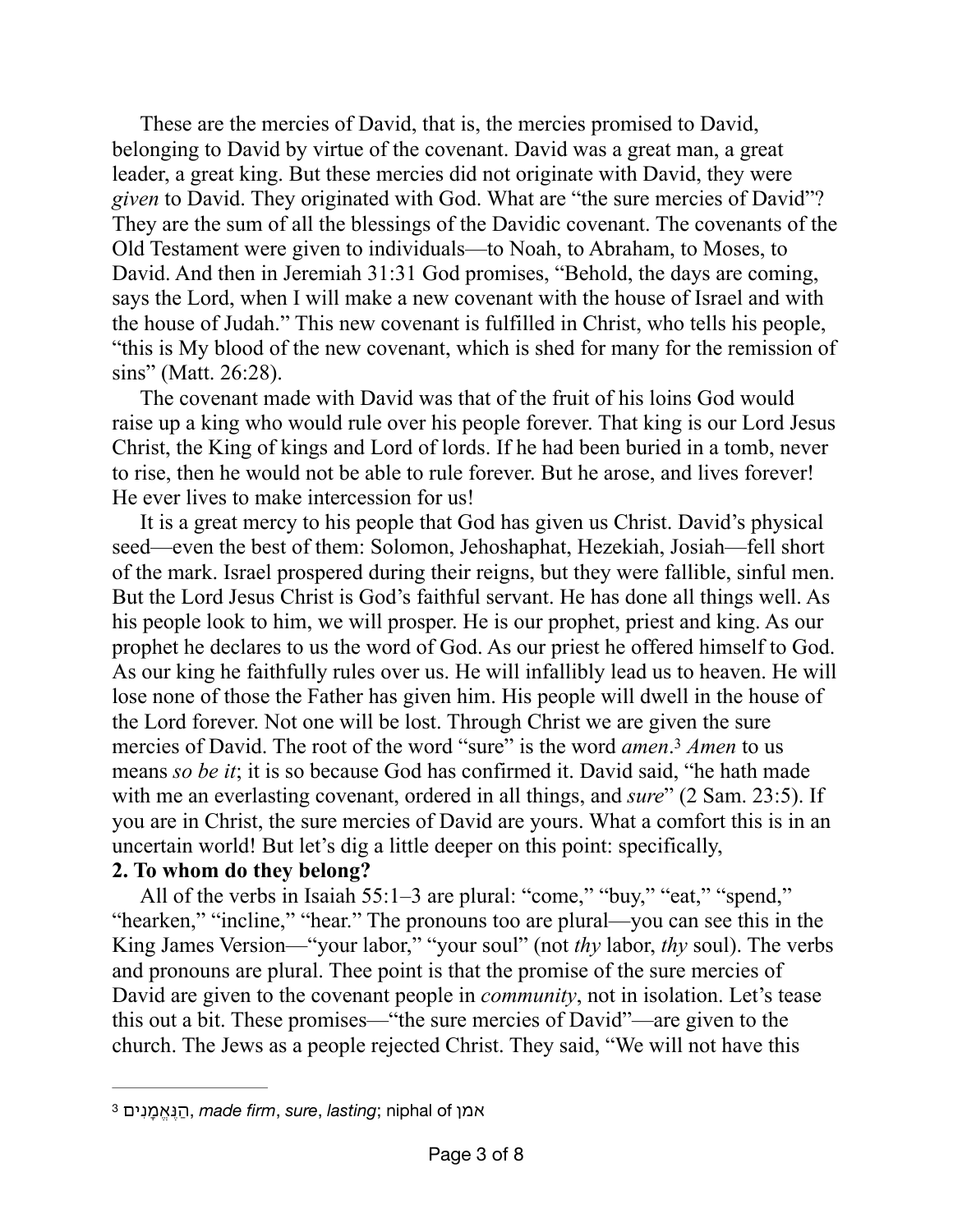man to rule over us. Away with him! Let him be crucified. His blood be on us and on our children." This was a definitive rejection of Christ. He came unto his own, and his own received him not. They wanted to honor the Father without honoring the Son—something that Jesus declared was impossible. "The Father … has committed all judgment to the Son, that all should honor the Son just as they honor the Father. He who does not honor the Son does not honor the Father who sent Him" (John 5:22–23). By failing to honor the Son, the Jews dishonored the Father and cut themselves off from the covenant. The kingdom was taken away from the Jews and given to a nation bringing forth the fruits thereof (Matt. 21:43)—the holy nation, the peculiar people. The blessings of the covenant are received by faith. Those who are without faith are cut off by their unbelief. "Because of unbelief they were broken off" (Rom. 11:20).

The blessings of the covenant—the sure mercies of David—were taken away from unbelieving Israel and given to the nation bringing forth the fruits thereof the church of Jesus Christ, which he purchased with his own blood. But remember, the verbs and pronouns in Isaiah 55:1–3 are plural. These promises are given to the church in community, not to individuals in isolation.

There are a lot of people who consider themselves Christians but want nothing to do with the church. At a memorial service last month I reconnected with a man I had not seen for forty years. When he got up to give a tribute to my late cousin I recognized him immediately. We grew up in the same church. Some years after I left to pastor a church in Ohio, this man also left my home church. He attended another church for a time but eventually dropped out and hasn't attended anywhere for years. He believes his understanding of the Bible is more perfect than that of any church. So he reads his Bible and prays in isolation, having nothing to do with the church.

<span id="page-3-2"></span>Brothers and sisters, as we all know, the church is not perfect. It is composed of fallible men and women who are in the process of sanctification, but we are not there yet. We can say with Paul, "now we see through a glass, darkly; but then face to face: now I know in part; but then shall I know even as also I am known.["](#page-3-0) $4$  Or with the apostle John, "Beloved, now are we the sons of God, and it doth not yet appear what we shall be: but we know that, when he shall appear, we shall be like him; for we shall see him as he is. And every man that hath this hope in him purifiethhimself, even as he is pure."<sup>[5](#page-3-1)</sup> This church—and every other church on earth—is not perfect, but the glorified Christ, through his Spirit, is perfecting us. He is sanctifying and cleansing his church "with the washing of water by the word,

<span id="page-3-3"></span><span id="page-3-0"></span>[<sup>4</sup>](#page-3-2) 1 Cor. 13:12

<span id="page-3-1"></span>[<sup>5</sup>](#page-3-3) 1 John 3:2–3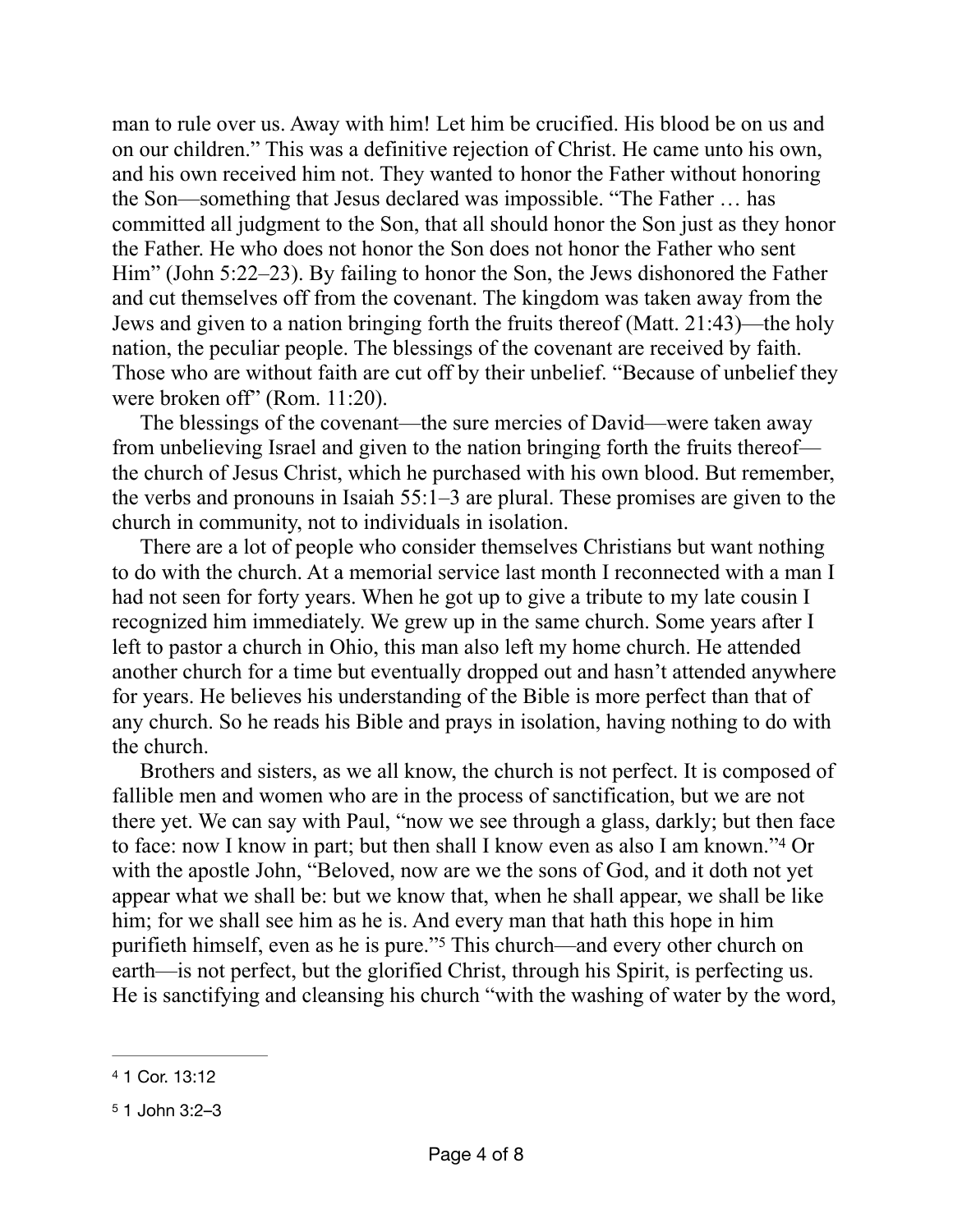that he might present it to himself a glorious church, not having spot, or wrinkle, or any such thing; but that it should be holy and without blemish" (Eph. 5:26–27).

Oh, my hearer, do you want the sure mercies of David—the blessings of the covenant purchased by the Savior's blood? Then live in fellowship with the church of Jesus Christ, his covenant people. The sure mercies of David are for the people of Christ in covenant with his church. Thirdly, I ask you the question

#### **3. Do you have them?**

Are the sure mercies of David yours? We've already hinted at the answer: the sure mercies of David are the blessings of the new covenant given to God's people in community, in fellowship with his church. But these blessings are received by faith. Are you trusting in Jesus Christ as your Lord and Savior?

<span id="page-4-2"></span>The complex of words translated *believe*, *faith*, *trust*, *faithful* are related.[6](#page-4-0) Though they are different words in English, they are all from the same root in the original Greek. Thus, the person who believes has faith and trust, and is faithful. He is saved "by grace … through faith … unto good works" (Eph. 2:8–10). He believes in God, he has faith and trust in God, and he is faithful to God. Faithfulness is the fruit of a living faith. Faith without works is dead. God himself is faithful, and by his grace he is able to make us stand[.7](#page-4-1)

<span id="page-4-3"></span>As a congregation we profess the one true faith: "I believe … in one Lord Jesus Christ" (Nicene Creed). When we make our public profession of faith we are asked, "Do you acknowledge Jesus Christ as your sovereign Lord?" We publicly give answer to that question. "Yes, I acknowledge him as my sovereign Lord." If you have done this, you were added to the church by faith. Your responsibility now is to walk by faith, live by faith, continue in the faith, nurture your faith, profess your faith, and be faithful unto death. If you are truly trusting in Jesus Christ for your salvation—if you have a living faith, not a dead faith—then through Christ you are the possessor of the sure mercies of David—the blessings of the new covenant. When you come to the Lord's table you hear his words of reassurance, "this is My blood of the new covenant, which is shed for many for the remission of sins," and you can know that they are for you. You are the possessor of the sure mercies of David by faith in his Son, the Lord Jesus Christ. Lastly,

#### **4. How can you know?**

There are several ways. "The Spirit Himself bears witness with our spirit that we are children of God, and if children, then heirs—heirs of God and joint heirs with Christ" (Rom. 8:16–17). As we attend to the means of grace—the word, the sacraments, and prayer—our faith is increased and strengthened. We read and hear the promises of Scripture and we say, "Yes, Lord. Thank you for that. Thank you,

<span id="page-4-0"></span>πιστεύω, πίστις, πιστός—I believe, faith, faithful [6](#page-4-2)

<span id="page-4-1"></span>[<sup>7</sup>](#page-4-3) Rom. 14:4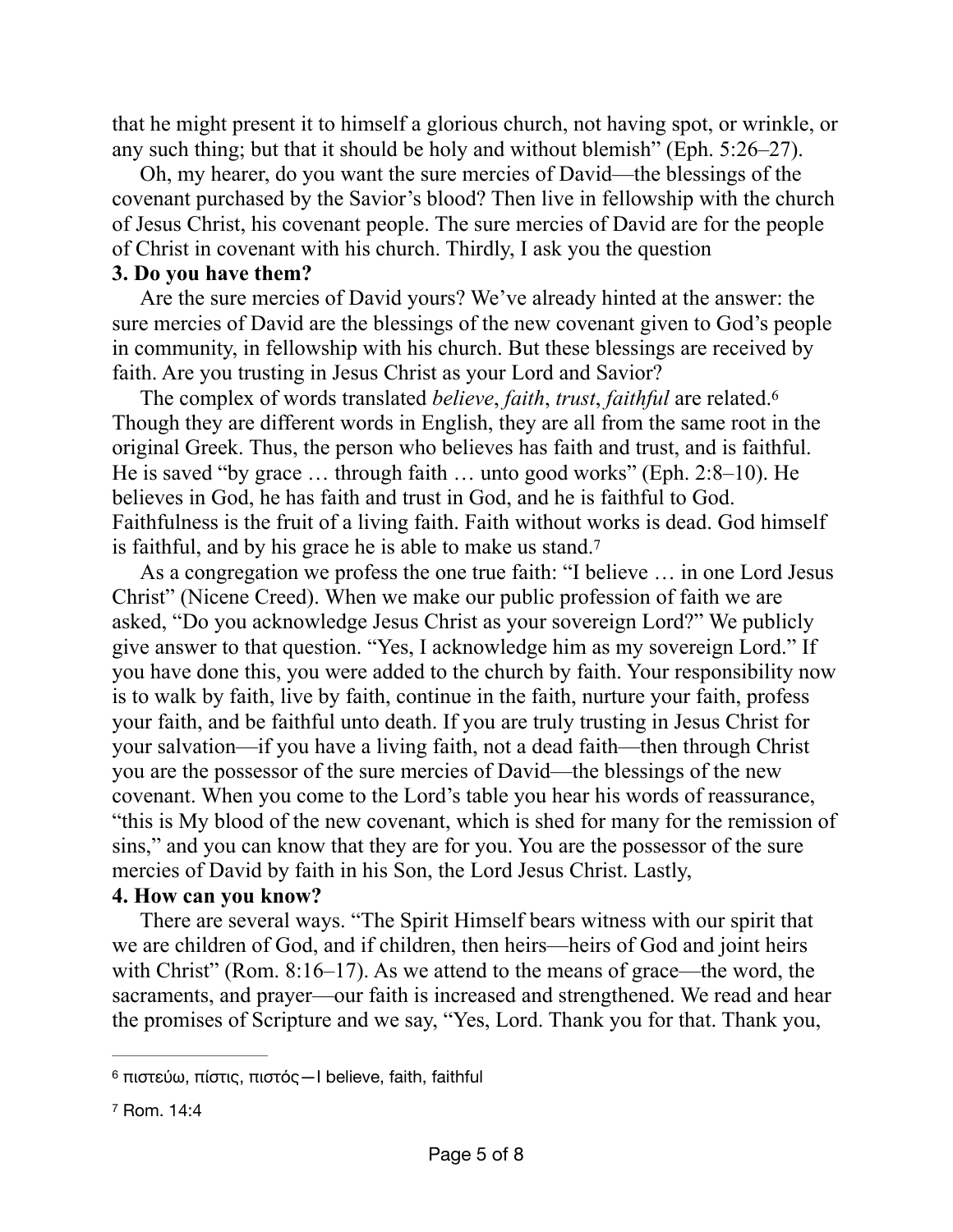Jesus. That is for me. You put that in your word for me. You knew that I needed that just now." The Spirit bears witness with your spirit that you belong to Christ.

The apostle John writes, "This is the testimony: that God has given us eternal life, and this life is in His Son. He who has the Son has life; he who does not have the Son of God does not have life. These things I have written to you who believe in the name of the Son of God, that you may *know* that you have eternal life, and that you may continue to believe in the name of the Son of God" (1 John 5:11–13). As we continue to profess faith in Jesus Christ with the people of God, the Spirit of God assures us that we are the possessors of the sure mercies of David.

And as we walk by faith in community with the people of God, we are reminded that we are strangers and pilgrims here on earth. Though we reside here during our earthly life, our citizenship is in heaven. Our longing is to go there to be with our Savior, worshipping him in communion with the saints in glory. Our life on earth is preparation for life with him forever in glory.

When we get ready to go on a trip we try to think about everything we might need. We draw up a "be sure to take" list and we add to it items whenever they pop into our mind. Maybe it's a trip we have been looking forward to for a long time; we think of it a lot in anticipation. Some people will pack their suitcases over the course of days, others pack at the last minute. As we pack, we will check things off on our list. When we are finally ready to go, and the bags are in the car, we might wonder, *did I remember everything, is there anything I missed?* If it's an international trip we might think, *did I remember my passport, my visa?* What about credit cards and cash for tips?

We ought to put similar care into getting ready to go to heaven. We belong to Christ. He has revealed himself to us by his word and Spirit. He has convinced us that we are sinners, that we have no hope of eternal life save in him. He has given us the knowledge of Christ. He has enabled us to look to Jesus. He has brought us into community with his people. Now, Lord's day by Lord's day, week by week, he teaches us more and more about our blessings in Christ. And Lord's day by Lord's day, week by week, we confess our common faith with his people. The sure mercies of David—the הַסְסְדֵי דָוִד -are the covenant mercies of David, perfectly fulfilled in Jesus Christ. God's will for us is that, as we ourselves have received mercy, so we should likewise show mercy to others. "Blessed are the merciful: for they shall obtain mercy" (Matt. 5:7). How the church is thankful to God for the sure mercies of David, with which we have been blessed in Christ!

Here, then, are the blessings of our covenant bond in Christ.

Recently I read a very moving story written by Sophia Lee, a Korean American writing in *World*, the Christian newsmagazine. It is entitled "Family Bonds: The Things That Unite Us in Life and Death." I read this story to some young men who had dinner with us the other night. Lee writes,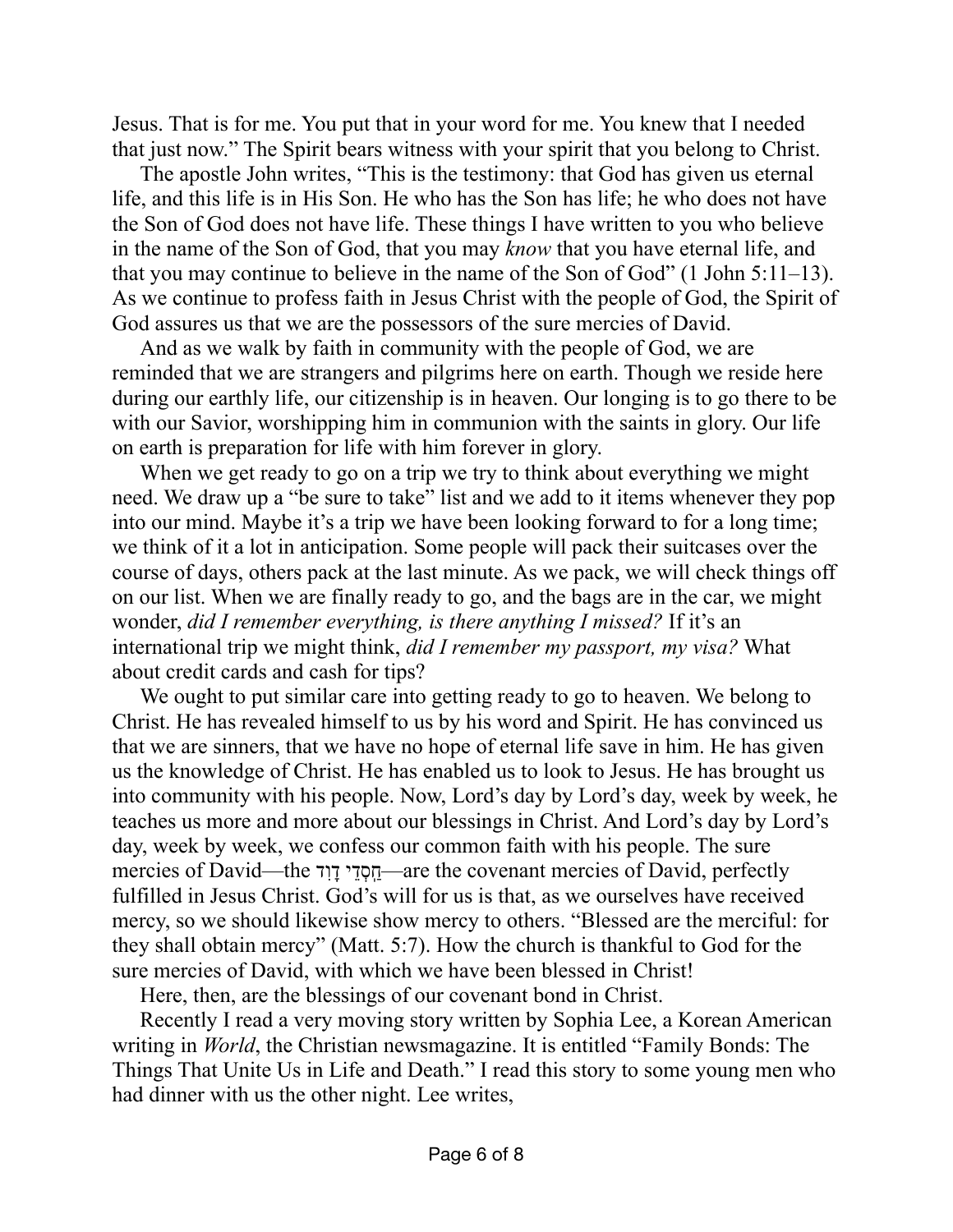My parents and my husband David's parents met for the first time this August, 16 months after our Zoom wedding (thanks, pandemic). We were curious—and just a little nervous—about their first meeting: They have nothing in common!

My parents are Korean immigrant missionaries who minister to the Chinese people. David's parents are white, retired business owners in North Dakota who spend winters in Florida. What would they talk about? Will they understand each other? Will they get along?

My parents only understood about half of what David's parents were saying, but they politely nodded along, beaming because they were so thrilled to meet them. Two different worlds collided, spun around in a babble of foreign languages and wild gesticulations and confused laughter, then quietly merged into one family.

Their last night together, after dinner, David and I were washing dishes in the kitchen when we heard singing. We peered out, our hands still dripping with sudsy water, and watched our parents sing a classic hymn together: "He lives, He lives, Christ Jesus lives today!" They had huge smiles on their faces. And so did we.

That's the bond of marriage, which locks two separate families together into one clan. That's the power of the Christian faith, which binds together children of God from opposite parts of the world under one heritage that transcends flesh and blood. My heart bloomed so full, it filled my lungs and sprang out of my eyes in joyful tears.

A month later, on Sept. 18, 2021, a truck smashed into my mother-in-law while she was on a walk with my father-in-law, missing him just by a couple of inches. She cracked her head on the windshield and instantly went brain-dead. David received a call that morning. It took him a while to understand his father's words because he was bawling so hard.

We booked the next available flight from Los Angeles to Bismarck. The doctors pronounced her dead while we were midair. We arrived at David's childhood house at midnight, where David's father greeted us with bloodshot eyes. He clung to us, and we to him, and we all wept. Then we sat in silence, frozen in shock and denial, trying to wrestle with grief. Nobody slept that night.

My parents flew to Bismarck with heavy hearts and wet eyes to attend the memorial service and funeral. They stood out immediately, the only Asian faces in a crowd of Midwesterners. My mother-in-law wasn't just my husband's mother anymore—she was family, and so too were her 97-year-old father, her brothers and their wives, her cousins and second cousins. "Thank you for coming," one brother told my parents, as they hugged goodbye on their last night. My mother reminded him, in surprisingly perfect English, "We're all one family now."

Family. Three days before my mother-in-law died, I had argued with David's brother over politics. Now we were planning meals together to feed the waves of family, relatives, and friends streaming in and out of the house. It all seems so